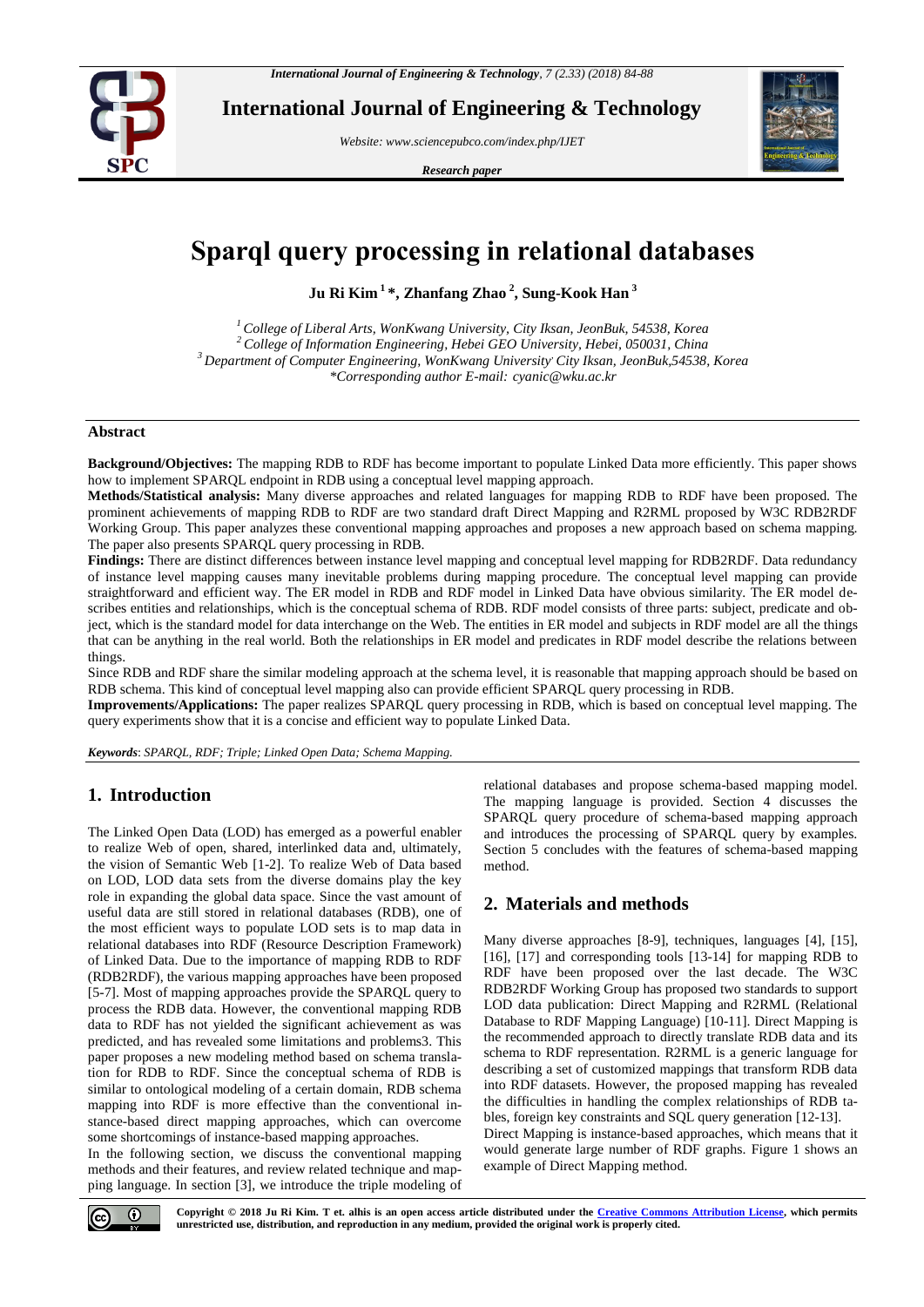|        | (A) Relational Table |     |                      |            |  |  |  |
|--------|----------------------|-----|----------------------|------------|--|--|--|
| -ID    | Name                 |     | DID Director         | Age<br>-35 |  |  |  |
| 201601 | John                 | A01 |                      |            |  |  |  |
| 201617 |                      |     | Maddy   A01   201601 | 79         |  |  |  |

**(B)The RDF Graphs Corresponding To A Tuple in (A).**



In Figure 1, subfigure (a) shows a relational table "Employee" with two tuples. Subfigure (b) shows a group of RDF graphs that correspond to one tuple in the relational table. These groups of RDF graphs have the same subject that generated from the primary key name and primary key value of relational table. The predicates in RDF graphs generated from the column names of nonprimary key, and the objects in RDF graphs generated from the cell values of relational table. The objects have two types. If the columns in relational table are ordinary columns, the objects generated from cell values are leaf nodes like the values of name and age. If the columns are foreign keys like DID column, the object generated from the foreign key column value is also a subject of another triple structure such as the node of department "http://.../Department/ID=A01".

As shown in Figure 1, each tuple in relational table generates a set of RDF graphs, which means the instance-based mapping approach will cause a lot of problems when the data update operation occurs. Schema-based mapping approach can effectively avoid the generation of such problems.

ever necessary ethical clearance obtained must be stated.

#### **3. Triple modeling of relational databases**

This section will analysis the characteristics of ER and RDF models, construct the triple model of relational databases, and propose schema-based mapping approach from RDB to RDF. The mapping model is described by examples.

#### **3.1. ER and RDF models**

ER model: the Entity-Relationship (ER) model defines the conceptual schema of RDB. The ER model presents a data schema in graphical way, which is usually depicted in a graphical way as boxes (entities) that are connected by edges (relationships). An entity is a thing capable of an independent object of a domain that can be uniquely identified. The relationships express the associations and dependencies between entities.

Noted that the diagrams included properties, relationships and entities may be called as entity-property-relationship diagrams, rather than ER model. An ER model is typically implemented as a database. Each row in a table represents one instance of an entity, each field in a table represents an attribute, and a PK-FK pair represents a relationship.

RDF model: RDF (Resource Description Framework) is a standard model for data interchange on the Web. RDF has features that facilitate data merging even if the underlying schemas differ. LOD instances uses a RDF graph-based model based on the concepts of resources and triples. A resource that can be anything can be identified by a URI (Uniform Resource Identifier). RDF triples consist of three components: a subject, a predicate and an object. A set of RDF triples consists of an RDF graph that forms a directed labelled graph. Nodes represent subjects and objects of RDF triples, while predicates are arcs pointing from the subject to the object of the triple.

Similarity of ER and RDF models: there are similarity between ER model and RDF mode from conceptual model perspective. The entity in ER model and subject in RDF are all the abstraction for a thing that can be anything in the real world. The relationship in ER and predicate in RDF are all the relationship description of things. Both of the two models can express the facts of real world. Therefore, it is feasible to build conceptual level mapping (also known as schema level mapping) from ER model to RDF model, which may be called as triple model of relational databases

#### **3.2. Triple modeling of relational databases**

Since RDB and RDF share the similar modeling approach at the schema level, it is reasonable that mapping approach should be based on RDB schema. This provides a consistent way of mapping and makes it possible to preserve information and conceptual structures of RDB in the process of the mapping. The typical example containing complex relationships among the tables in Figure 2 shows that theschema-based mapping is more succinct and effective than the conventional direct mapping.





**Fig. 2:** A Typical Example of Schema-Based Mapping.

In Figure 2, subfigure (a) shows the RDB Schema, including five entities: EMPLOYEE, DEPARTMENT, PROJECT, EMP-PROJECT and CONTACT. The relationships are shown as following: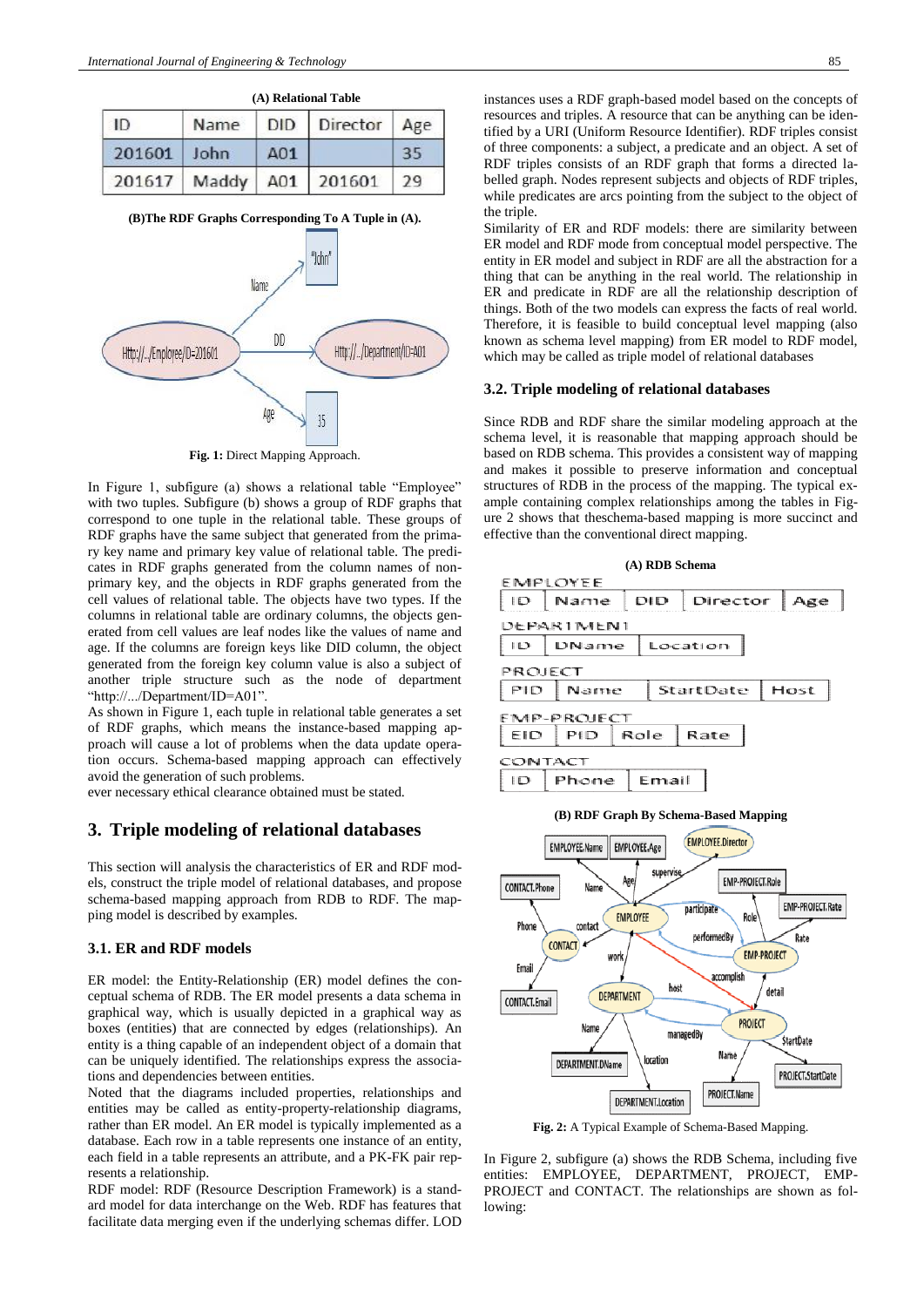- One: M relationship. EMPLOYEE and CONTACT, DE-PARTMENT and EMPLOYEE, DEPARTMENT and PRO-JECT, they all have 1: M relationship.
- One: M recursive relationship. EMPLOYEE and EM-PLOYEE have recursive relationship. ID is primary key, and Director is foreign key.
- M: N relationship. In RDB Schema, M: N relationship is divided into two 1: M relationships. For example, EM-PLOYEE and PROJECT have M: N relationship, which is divided into two, 1: M relationships: EMPLOYEE and EMP-PROJECT, PROJECT and EMP-PROJECT.

In Figure 2, subfigure (b) shows the RDF graph by Schema-based mapping. The oval nodes in RDF graph are subjects such as EM-PLOYEE, "EMPLOYEE. Director", EMP-RPOJECT and CON-TACT. Rectangular nodes in RDF graph are objects such as "EM-PLOYEE. Name", "EMPLOYEE. Age" and "EMP-PROJECT. Role". The edges in RDF graph are relationships, which are classified as following:

- Entity Predicate. Entity predicates are the ordinary column names in relational table, which are neither primary key nor foreign key such as "name", "age" and "phone".
- Self-Link Predicate. Self-link predicates express the recursive relation between relational tables such as "supervise".
- Table-Link Predicate. Table-link predicates express the nonrecursive relation between two relational tables such as "detail", "accomplish", "participate", "performed By" and "host".

## **3.3. Schema-based mapping approach from RDB to RDF**

Schema-based mapping is to realize conceptual level mapping from ER mode to RDF model, also known as mapping from RDB to RDF, which preserves the structure information of RDB and generates instances only when SPARQL query operation occurs. The mapping rules are as follows.

- Table name to subject. A table name in RDB corresponds to a subject in RDF graph.
- Column name to predicate. A column name in RDB corresponds to a predicate in RDF graph.
- Ordinary columns (non-primary key and non-foreign key) correspond to entity predicates.
- PK-FK columns correspond to self-link predicates or tablelink predicates.
- Cell value to object. A data in cell of RDB corresponds to object in RDF graph.
- In the mapping process, there are still some rules as follows.
- Make full use of common ontology vocabularies such as FOAF, DC, and common metadata vocabularies in the "schema.org" website. Common ontology and metadata vocabularies have explicit meanings about defined concepts, so using common vocabularies can promote the sharing of knowledge and integration of data from different RDF sources. In addition, the common vocabularies are formal because it is machine-readable and interpreted which conductive to the application of RDF data. For example, the "EMPLOYEE.name" corresponds to "FOAF.name"; the "BOOK.author" corresponds to "DC.creator".
- Provide as many as possible, replaceable, human-readable predicates. For some column names, there are no common ontology vocabularies that can be referenced. As many predicates as possible should be provided for meet requirement of different users.

For example, the relation "accomplish" between EMPLOYEE and PROJECT, can be replaced by "participate" and "performedBy" between EMPLOYEE and EMP-PROJECT. The relation "host" between DEPARTMENT and PROJECT can be replaced by "managedBy" relation.

 Link Predicate should bind object information. Link Predicates consist of self-link predicates and table-link predicates,

which correspond to join operation of many tables in RDB. Object information expresses the conditional expression of join operation of RDB. The object information will be used for transformation engine from SPARQL to SQL.

For example, relation "supervise" binds the expression "EM-PLOYEE.ID = EMPLOYEE.Director". Relation "accomplish" binds the expression "EMPLOYEE.ID = EMP-PROJECT.EID and PROJECT.ID = EMP-PROJECT.PID".

#### **3.4. Description of mapping language**

The mapping language is in JSON format, which describe the mapping rule in detail and generate mapping file. The mapping file will provide the service for transformation engine when SPARQL query occurs. The part of mapping file of Figure 2 is shown in Figure 3.

| "@id": "http://example.org/ Predicate#ex13", |                                               |
|----------------------------------------------|-----------------------------------------------|
|                                              | "@id": "http://example.org/ Predicate#ex136", |
| "rdi-predicate" : "ex:work",                 | "rdf-predicate" : "ex:detail",                |
| "object" : "employee.did=department.id",     | "object" : "project.id=emp-project.pid",      |
| "@type": "Hink"                              | "@type": "I-link"                             |
|                                              |                                               |
|                                              |                                               |
|                                              |                                               |
| "@id": "http://example.org/Predicate#ex16",  | "@id": "http://example.org/ Predicate#ex136", |
| "rdi-predicate" : "ex:participate",          | "rdf-predicate" : "ex:managedBy",             |
| "object" : "employee.id=emp-project.eid",    | "object" : "project.host=department.id",      |
| "@type" : "t-link"                           | "@type" : "t-link"                            |
| h                                            |                                               |
|                                              |                                               |

**Fig. 3:** Mapping File Corresponds to the RDF Graph in Figure 2

Figure 3 is only the part of whole mapping file, which is description about predicates. Each pair of braces describes the mapping information of a predicate, which include ID of predicate, rdfpredicate, corresponding column name in RDB, datatype and language.

If the predicate is Entity Predicate, the value of " $@$ type" is a RDF datatype like "rdf:literal". If the predicate is Link Predicate, the value of "@type" is "s-link" or "t-link", which corresponds to recursive relation or PK-FK join relation respectively. Furthermore, the "object" item provides the conditional expression of join operation in RDB.

The mapping file records the mapping details from RDB to RDF, which provides the mapping rules to transformation engine when query operation is conducted. By using mapping file, the transformation engine translates SPARQL grammar into SQL grammar, and executes query against RDB.

## **4. Sparql query processing**

This section introduces the basic procedure of SPARQL query, and shows the transformation result by query examples.

For SPARQL query, the first thing is to generate mapping file that is a global mapping view. Then transformation engine translates SPARQL query statements into SQL statement and execute query against RDB. At last, the transformation engine translates the query result of SQL into JSON-LD format. The translation of SPARQL query based on schema-based mapping into SQL is straightforward, since each node of RDF graph represents the table of RDB and predicates represent column or link relation.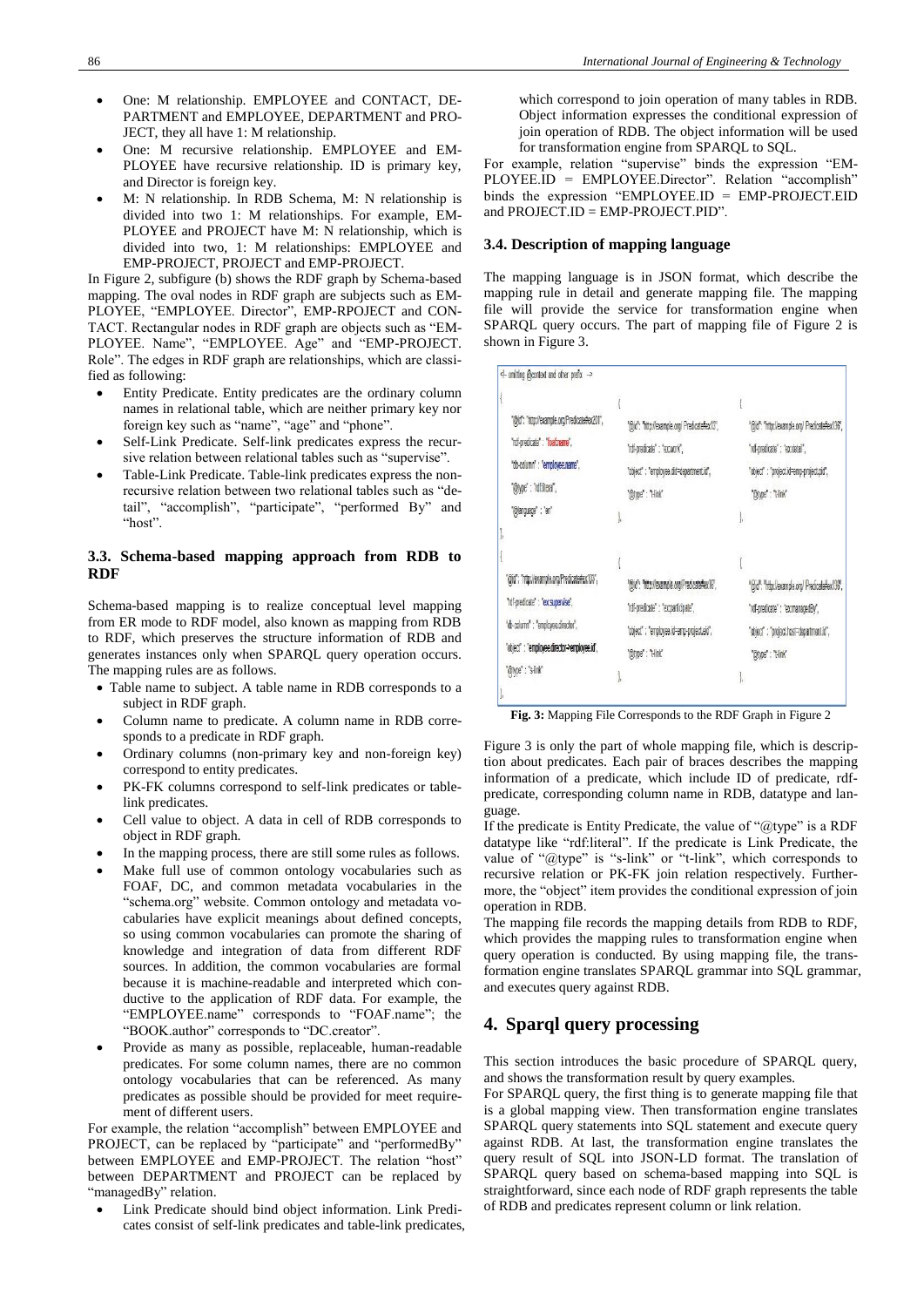The following some query examples explain the processing of query.



**Fig. 4:** SPARQL Query Processing in RDB.

In Figure 4, subfigure (a) shows the translation for the query of 1: N relations. The query problem is "What is the name of department where John works in?" Predicate "work" is a table-link predicate with the conditional expression "EMPLOYEE.DID = DE-PARTMENT.ID" Subfigure (b) shows the translation for M: N relations. The query problem is "What are the names of projects that John accomplished?" Predicate "accomplish" binds the conditional expression "EMPLOYEE.ID = EMP-PROJECT.EID and EMP-PROJECT.PID = PROJECT.ID"

| where $\{$<br>łχ<br>łχ<br>N        | select ?a, ?b, ?c<br>name<br>$\frac{1}{2}x$ phone<br>supervise ?y.<br>name<br>age | 'John'<br>ą,<br>76,<br>7t } | trom | select CONTACT.Phone,<br>E2.Name, E2.Age<br><b>EMPOLYEE as E1</b><br>inner join EMPOLYEE as E2<br>on F1.DIRECTOR = E2.ID<br>inner join CONTACT<br>on E1.id = CONTACT.ID<br>Where E1.Name = 'John' | where {<br>h<br>ķ | select ?a, ?b, ?c<br>?x name<br>?x participate ?y.<br>$\lambda$ role<br>ly detail<br>name<br>startdate ?c } | 'John'.<br>ą,<br>'n.<br>76. | select EMP-PROJECT.Role,<br>PROJECT.Name,<br>PROJECT.StartDate<br>from EMP-PROJECT<br>inner join EMPOLYEE<br>on EMP-PROJECTEID - EMPOLYEE.ID<br>inner join PROJECT<br>on EMP-PROJECT.PID = PROJECT.PID<br>Where EMPOLYEE.name = 'John' |
|------------------------------------|-----------------------------------------------------------------------------------|-----------------------------|------|---------------------------------------------------------------------------------------------------------------------------------------------------------------------------------------------------|-------------------|-------------------------------------------------------------------------------------------------------------|-----------------------------|----------------------------------------------------------------------------------------------------------------------------------------------------------------------------------------------------------------------------------------|
| (a) Recursive and joined relations |                                                                                   |                             |      |                                                                                                                                                                                                   |                   |                                                                                                             | (b) M:N relations           |                                                                                                                                                                                                                                        |

**Fig. 5:** SPARQL Query Processing in RDB.

Figure 5 shows two complex query transformations: recursive, and join operation between three tables. Subfigure (a) display the query "What are John's phone, name of his director and age of his director respectively?" There is a recursive relation between "ID" and "Director" in relational table. Subfigure (b) shows a M: N relations between EMPLOYEE, PROJECT and EMP-PROJECT. Its query is "What are the name and start date of the projects that John participated? In addition, what are the John's roles in these projects? " In fact, the relation "accomplish" in subfigure (b) of Figure 4 and the relation "participate" in subfigure (b) of Figure 5 are identical relation in RDB. Mapping rules generate multiple predicates for the relation that cannot refer to the common vocabularies. At last, the engine will provide the query result in JSON-LD form.

The SPARQL query processing reveals the superiority of schemabased mapping approaches. It only realize SPARQL query by means of transformation engine, and do not generate data redundancy. The generated mapping file is succinct, efficient and machine-readable, which is the bridge between mapping model and query engine.

## **5. Conclusion**

Making the data stored in RDB accessible to the Linked Data has been a promising research field during the last decade. Translating RDB to RDF so that it can be queried through SPARQL, is deemed to the important processing of RDB2RDF mapping. The classic mapping method, Direct Mapping, has few insurmountable defects when mapping occurs from RDB to RDF. In addition, the recommended mapping language R2RML still has some problems that need to be resolved. To date there is no a widely accepted RDB2RDF mapping method that can provide efficient and perfect mapping scheme.

This paper proposes a new and instinctive mapping method at the conceptual schema level. The proposed schema-based mapping can achieve more coherent mapping than the conventional direct mapping approaches by dissolving the operational differences. The paper shows how SPARQL query can be processed in RDB by means of the proposed schema-based mapping. The experiments show the schema-based mapping method is a succinct and efficient mapping approach.

#### **6. Acknowledgment**

 This paper was supported by WonKwang University in 2017

#### **References**

- [1] Heath T, Bizer C.: Linked data: Evolving the web into a global data space [J]. Synthesis lectures on the semantic web: theory and technology, 2011, 1(1), pp.1-136.
- [2] Bizer, C.: The emerging web of linked data. IEEE Intelligent Systems, 2009, 24 (5), pp. 87-92.
- [3] Michel, F., Montagnat, J., Faron-Zucker, C.: A Survey of RDB to RDF Translation Approaches and Tools. Rapport de Recherche, ISRN I3S/RR 2013-04-FR, 2014.
- [4] Hert, M., Reif, G., Gall, H.C.: A Comparison of RDB-to-RDF Mapping Languages. In Proceedings of the seventh International Conference on Semantic Systems, ACM, 2011, pp. 25-32.
- [5] W3C RDB2RDF Incubator Group. A Survey of Current Approaches for Mapping of Relational Databases to RDF, Technical report, 2009.
- [6] Chebotko, A., et al.: Semantics Preserving SPARQL-to-SQL Translation, Data & Knowledge Eng., 2009, pp. 973-1000.
- [7] W3C RDB2RDF Incubator Group.:A Survey of Current Approaches for Mapping of Relational Databases to RDF, Technical report, 2009.
- [8] Thuy P T T, Thuan N D, and Han Y, et al.: RDB2RDF: completed transformation from relational database into RDF ontology[C]//Proceedings of the 8th International Conference on Ubiquitous Information Management and Communication. ACM, 2014, pp. 88.
- [9] Chen L, Yao N.: Publishing linked data from relational databases using traditional views[C]//Computer Science and Information Technology (ICCSIT), 2010 3rd IEEE International Conference on. IEEE, 2010, 6, pp. 9-12.
- [10] Arenas M, Bertails A, Prud E, et al.: A direct mapping of relational data to RDF [J], 2012.
- [11] Das S, Sundara S, Cyganiak R.: R2RML: RDB to RDF mapping language [J], 2012.
- [12] Sequeda J F, Arenas M, Miranker D P.: On directly mapping relational databases to RDF and OWL[C]//Proceedings of the 21st international conference on World Wide Web. ACM, 2012, pp. 649- 658.
- [13] De Medeiros L F, Priyatna F, Corcho O.: MIRROR: Automatic R2RML mapping generation from relational databases[C]//International Conference on Web Engineering, Springer, Cham, 2015,pp. 326-343.
- [14] Priyatna F, Corcho O, Sequeda J.:Formalisation and experiences of R2RML-based SPARQL to SQL query translation using morph[C]//Proceedings of the 23rd international conference on World wide web, ACM, 2014,pp. 479-490.
- [15] Rodriguez-Muro M, Rezk M.: Efficient SPARQL-to-SQL with R2RML mappings [J]. Web Semantics: Science, Services and